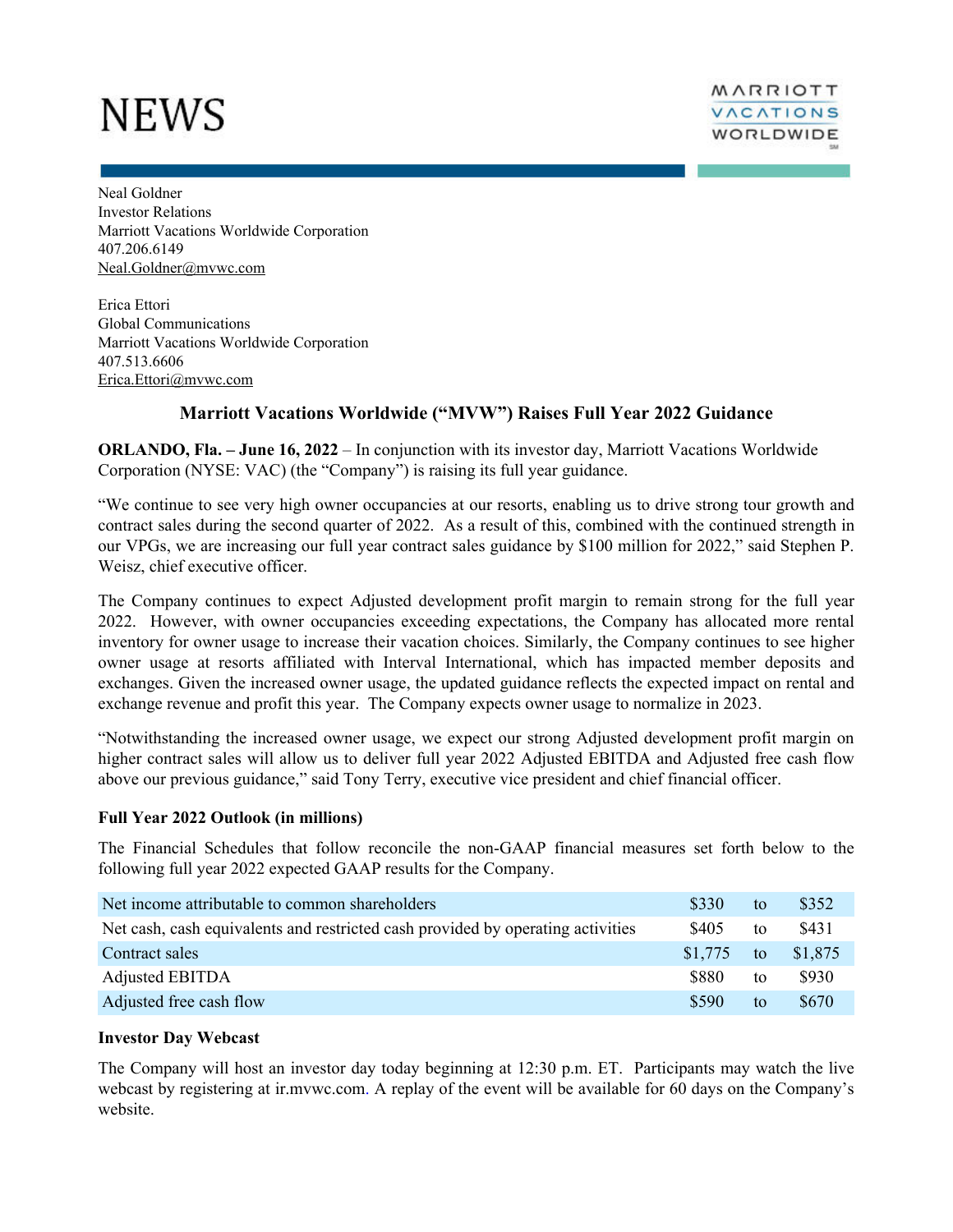## **Marriott Vacations Worldwide Raises Full-Year 2022 Guidance / 2**

## **About Marriott Vacations Worldwide Corporation**

Marriott Vacations Worldwide Corporation is a leading global vacation company that offers vacation ownership, exchange, rental and resort and property management, along with related businesses, products and services. The Company has over 120 vacation ownership resorts and approximately 700,000 owner families in a diverse portfolio that includes some of the most iconic vacation ownership brands. The Company also operates exchange networks and membership programs comprised of nearly 3,200 affiliated resorts in over 90 countries and territories, as well as provides management services to other resorts and lodging properties. As a leader and innovator in the vacation industry, the Company upholds the highest standards of excellence in serving its customers, investors and associates while maintaining exclusive, long-term relationships with Marriott International, Inc. and Hyatt Hotels Corporation for the development, sales and marketing of vacation ownership products and services. For more information, please visit www.marriottvacationsworldwide.com.

### **Note on forward-looking statements**

This press release and accompanying schedules contain "forward-looking statements" within the meaning of federal securities laws, including statements about expectations for future growth and projections for full year 2022, that are not historical facts. The Company cautions you that these statements are not guarantees of future performance and are subject to numerous and evolving risks that we may not be able to predict or assess, such as: the effects of the COVID-19 pandemic, including variations in demand for vacation ownership and exchange products and services, worker absenteeism, quarantines or other governmentimposed travel or health-related restrictions; the length and severity of the COVID-19 pandemic, including its short and longer-term impact on consumer confidence, global supply chain disruptions and price inflation; volatility in the international and national economy and credit markets, including as a result of the COVID-19 pandemic and the ongoing conflict between Russia and Ukraine and related sanctions and other measures; our ability to attract and retain our global workforce; competitive conditions; the availability of capital to finance growth; the effects of steps we have taken and may continue to take to reduce operating costs and/or enhance health and cleanliness protocols at our resorts due to the COVID-19 pandemic; political or social strife, and other matters referred to under the heading "Risk Factors" in our most recent Annual Report on Form 10-K, and which may be discussed in our periodic filings with the U.S. Securities and Exchange Commission (the "SEC"), any of which could cause actual results to differ materially from those expressed or implied herein. These statements are made as of the date of this press release and the Company undertakes no obligation to publicly update or revise any forward-looking statement, whether as a result of new information, future events, or otherwise.

#### **Financial Schedules Follow**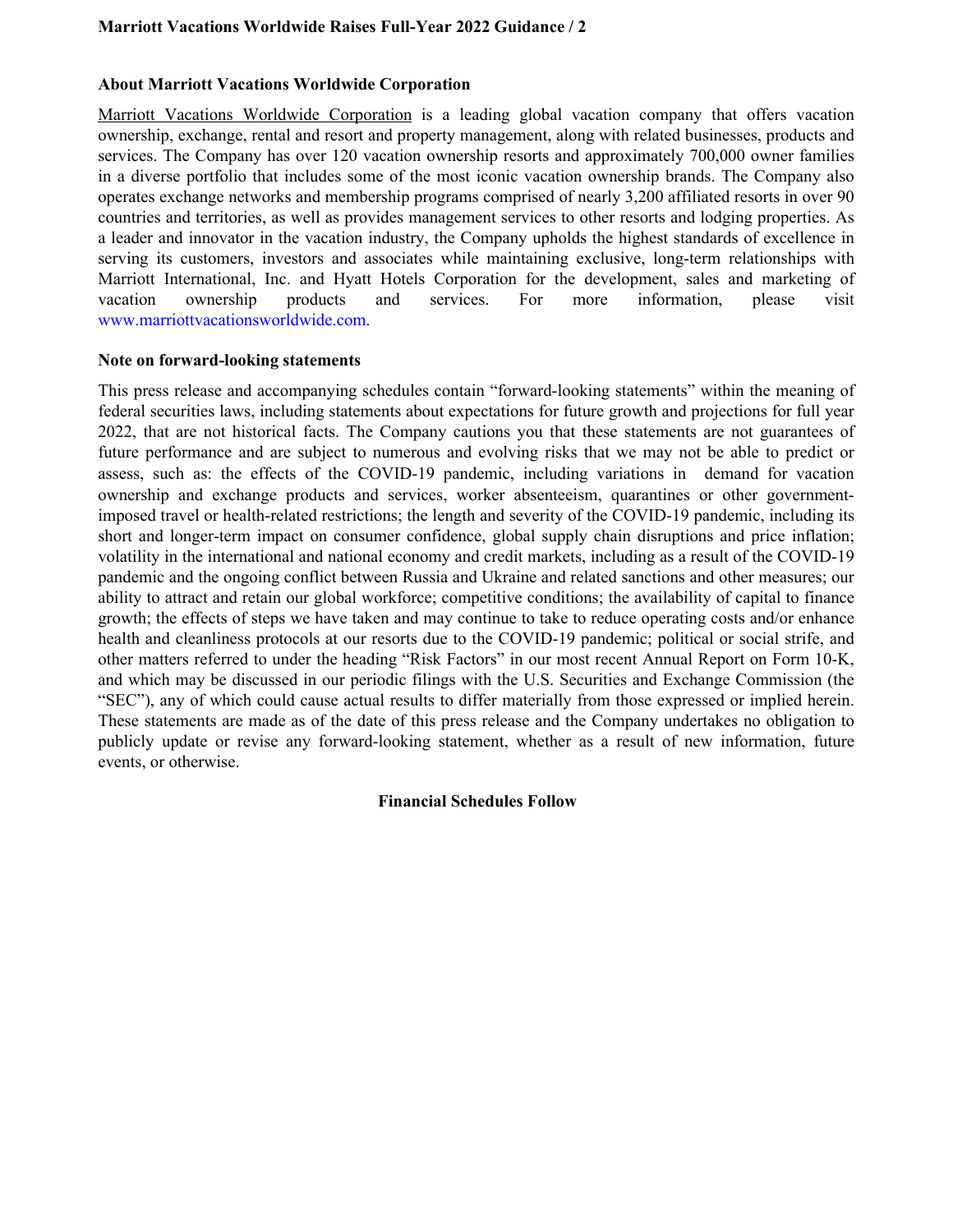## **Marriott Vacations Worldwide Raises Full-Year 2022 Guidance / 3**

#### **MARRIOTT VACATIONS WORLDWIDE CORPORATION**

(In millions)

#### **2022 ADJUSTED EBITDA OUTLOOK**

|                                                | <b>Fiscal Year 2022</b><br>(low) |  | <b>Fiscal Year 2022</b><br>(high) |  |
|------------------------------------------------|----------------------------------|--|-----------------------------------|--|
| Net income attributable to common shareholders | 330 $\frac{1}{2}$                |  | 352                               |  |
| Interest expense                               | 107                              |  | 107                               |  |
| Provision for income taxes                     | 139                              |  | 147                               |  |
| Depreciation and amortization                  | 129                              |  | 129                               |  |
| Share-based compensation                       | 40                               |  | 40                                |  |
| Certain items $(1)$                            | 135                              |  | 155                               |  |
| Adjusted EBITDA **                             | 880                              |  | 930                               |  |

(1) Certain items adjustment consists of \$120 million to \$140 million of anticipated transaction and integration costs, \$19 million of anticipated purchase accounting adjustments, and \$3 million of anticipated litigation charges, partially offset by \$7 million of anticipated miscellaneous other charges.

## **2022 ADJUSTED FREE CASH FLOW OUTLOOK**

|                                                                                                                              | <b>Fiscal Year 2022</b><br>(low) |       | <b>Fiscal Year 2022</b><br>(high) |       |
|------------------------------------------------------------------------------------------------------------------------------|----------------------------------|-------|-----------------------------------|-------|
| Net cash, cash equivalents and restricted cash provided by operating activities                                              | \$                               | 405   | - \$                              | 431   |
| Capital expenditures for property and equipment (excluding inventory)                                                        |                                  | (75)  |                                   | (85)  |
| Borrowings from securitization transactions                                                                                  |                                  | 788   |                                   | 838   |
| Repayment of debt related to securitizations                                                                                 |                                  | (679) |                                   | (694) |
| Securitized debt issuance costs                                                                                              |                                  | (12)  |                                   | (12)  |
| Free cash flow **                                                                                                            |                                  | 427   |                                   | 478   |
| Adjustments:                                                                                                                 |                                  |       |                                   |       |
| Net change in borrowings available from the securitization of eligible<br>vacation ownership notes receivable <sup>(1)</sup> |                                  | 85    |                                   | 100   |
| Certain items <sup><math>(2)</math></sup>                                                                                    |                                  | 92    |                                   | 107   |
| Change in restricted cash                                                                                                    |                                  | (14)  |                                   | (15)  |
| Adjusted free cash flow **                                                                                                   |                                  | 590   |                                   | 670   |

 $<sup>(1)</sup>$  Represents the net change in borrowings available from the securitization of eligible vacation ownership notes receivable</sup> between the 2021 and 2022 year ends.

(2) Certain items adjustment consists primarily of \$89 million to \$104 million of anticipated transaction and integration costs and \$3 million of anticipated litigation charges.

\*\* Denotes non-GAAP financial measures. Please see "*Non-GAAP Financial Measures*" for additional information about our reasons for providing these alternative financial measures and limitations on their use.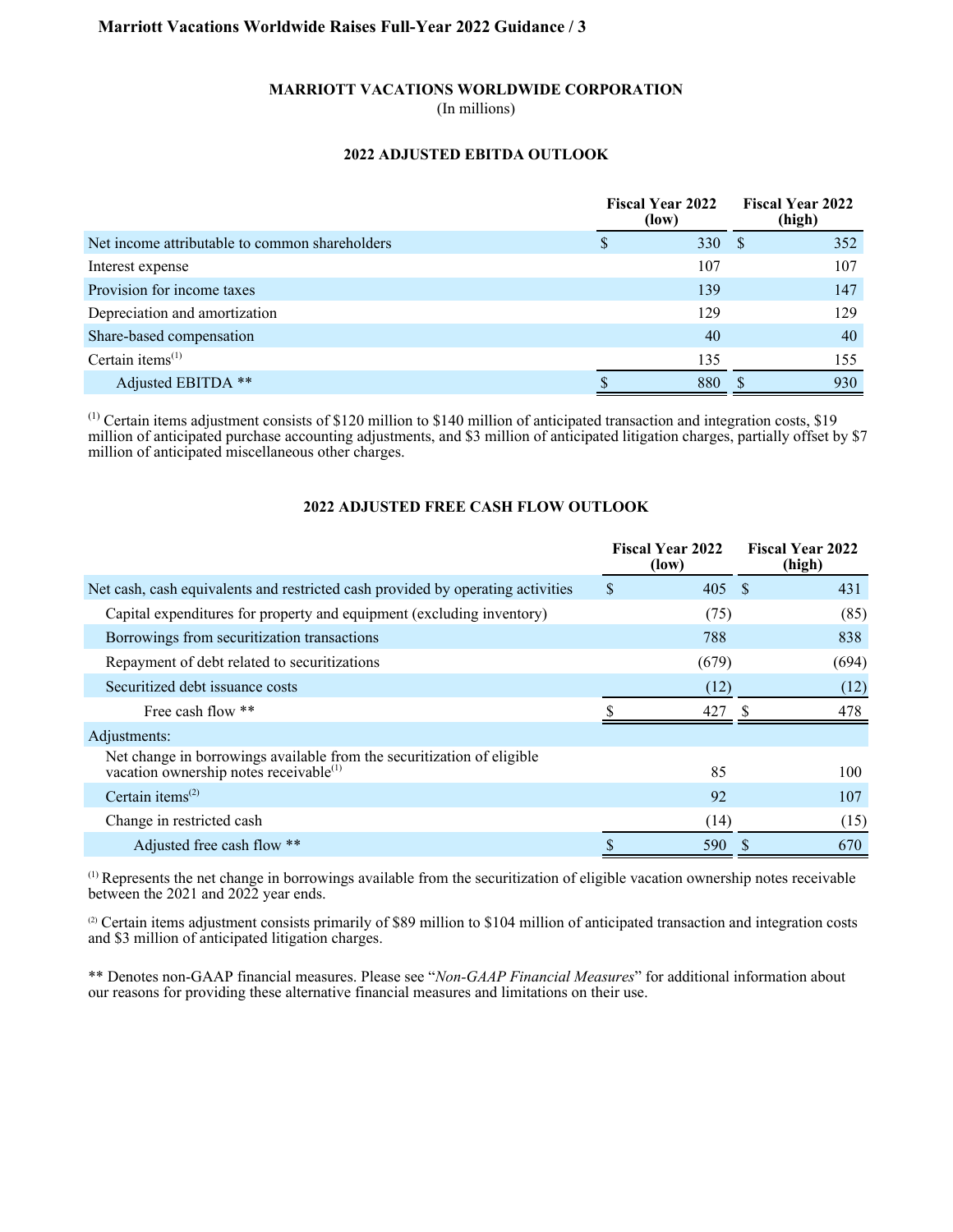#### **MARRIOTT VACATIONS WORLDWIDE CORPORATION**

#### **NON-GAAP FINANCIAL MEASURES**

In our press release and schedules, we report certain financial measures that are not prescribed by GAAP. We discuss our reasons for reporting these non-GAAP financial measures below, and the financial schedules included herein reconcile the most directly comparable GAAP financial measure to each non-GAAP financial measure that we report (identified by a double asterisk ("\*\*") on the preceding pages). Although we evaluate and present these non-GAAP financial measures for the reasons described below, please be aware that these non-GAAP financial measures have limitations and should not be considered in isolation or as a substitute for revenues, net income or loss attributable to common shareholders, earnings or loss per share or any other comparable operating measure prescribed by GAAP. In addition, other companies in our industry may calculate these non-GAAP financial measures differently than we do or may not calculate them at all, limiting their usefulness as comparative measures.

#### **Certain Items Excluded from Adjusted EBITDA, Adjusted Free Cash Flow, Adjusted Development Profit, and Adjusted Development Profit Margin**

We evaluate non-GAAP financial measures, including Adjusted EBITDA, Adjusted free cash flow, Adjusted development profit, and Adjusted development profit margin, that exclude certain items expected for full year 2022, and believe these measures provide useful information to investors because these non-GAAP financial measures allow for period-over-period comparisons of our on-going core operations before the impact of these items. These non-GAAP financial measures also facilitate the comparison of results from our on-going core operations before these items with results from other vacation ownership companies.

#### **Adjusted Development Profit (Adjusted Sale of Vacation Ownership Products Net of Expenses) and Adjusted Development Profit Margin**

We evaluate Adjusted development profit (Adjusted sale of vacation ownership products, net of expenses) and Adjusted development profit margin as indicators of operating performance. Adjusted development profit margin is calculated by dividing Adjusted development profit by revenues from the Sale of vacation ownership products. Adjusted development profit and Adjusted development profit margin adjust Sale of vacation ownership products revenues for the impact of revenue reportability, include corresponding adjustments to Cost of vacation ownership products associated with the change in revenues from the Sale of vacation ownership products, and may include adjustments for certain items, as necessary. We evaluate Adjusted development profit and Adjusted development profit margin and believe they provide useful information to investors because they allow for period-over-period comparisons of our on-going core operations before the impact of revenue reportability and certain items to our Development profit and Development profit margin.

#### **Earnings Before Interest Expense, Taxes, Depreciation and Amortization ("EBITDA") and Adjusted EBITDA**

EBITDA, a financial measure that is not prescribed by GAAP, is defined as earnings, or net income or loss attributable to common shareholders, before interest expense (excluding consumer financing interest expense associated with term loan securitization transactions), income taxes, depreciation and amortization. Adjusted EBITDA reflects additional adjustments for certain items, as itemized in the discussion of Adjusted EBITDA in the preceding pages, and excludes share-based compensation expense to address considerable variability among companies in recording compensation expense because companies use share-based payment awards differently, both in the type and quantity of awards granted. For purposes of our EBITDA and Adjusted EBITDA calculations, we do not adjust for consumer financing interest expense associated with term loan securitization transactions because we consider it to be an operating expense of our business. We consider Adjusted EBITDA to be an indicator of operating performance, which we use to measure our ability to service debt, fund capital expenditures and expand our business. We also use Adjusted EBITDA, as do analysts, lenders, investors and others, because this measure excludes certain items that can vary widely across different industries or among companies within the same industry. For example, interest expense can be dependent on a company's capital structure, debt levels and credit ratings. Accordingly, the impact of interest expense on earnings can vary significantly among companies. The tax positions of companies can also vary because of their differing abilities to take advantage of tax benefits and because of the tax policies of the jurisdictions in which they operate. As a result, effective tax rates and provision for income taxes can vary considerably among companies. EBITDA and Adjusted EBITDA also exclude depreciation and amortization because companies utilize productive assets of different ages and use different methods of both acquiring and depreciating productive assets. These differences can result in considerable variability in the relative costs of productive assets and the depreciation and amortization expense among companies. We believe Adjusted EBITDA is useful as an indicator of operating performance because it allows for